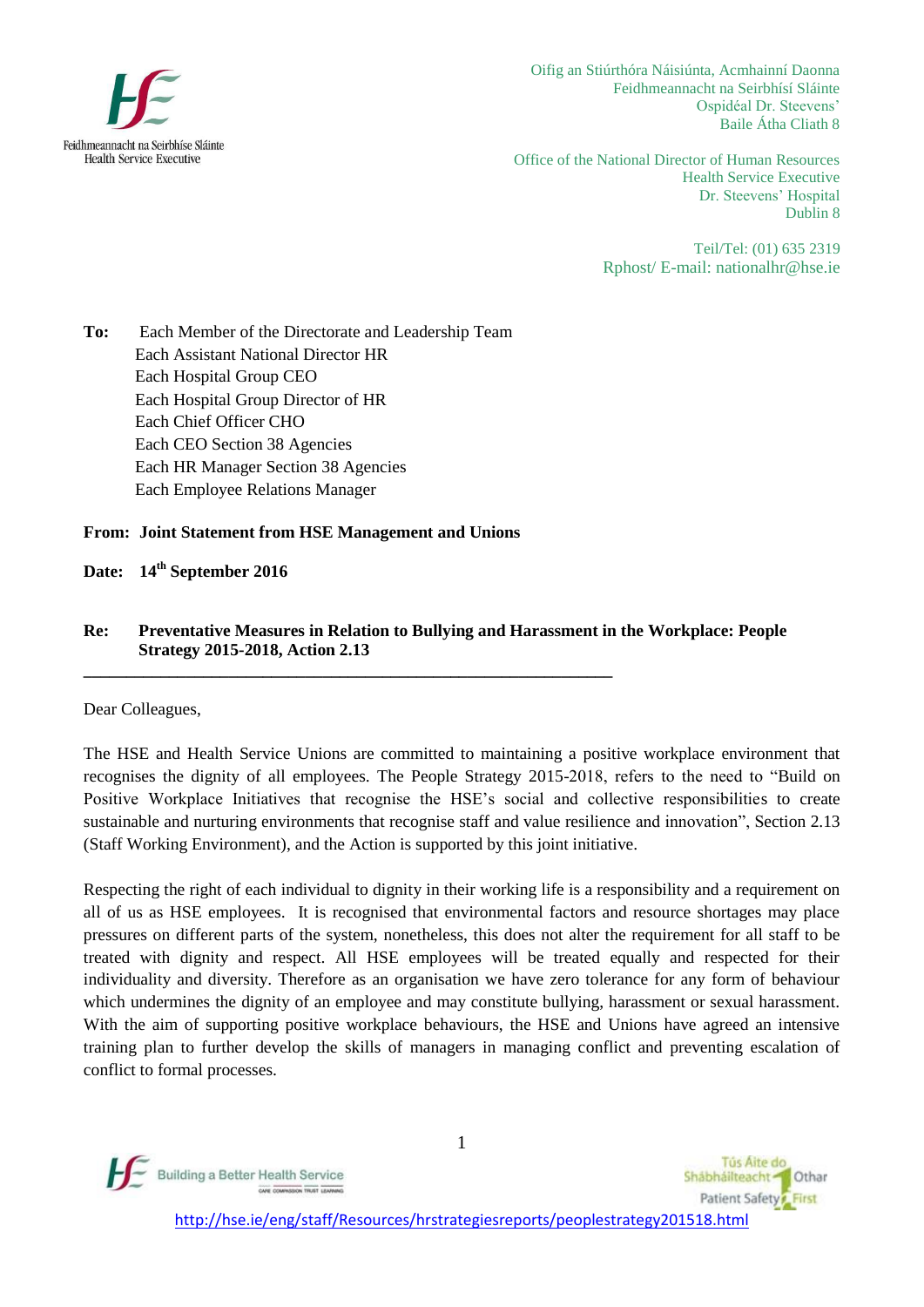All HSE employees have a duty and a responsibility to uphold the Dignity at Work Policy, and have a corresponding set of rights including the right to a safe working environment, to be treated with respect and courtesy in the workplace and have the right to have workplace conflicts and issues resolved as early as possible at the most appropriate level. All patients/clients, visitors, volunteers, business contacts and members of the public are also required to treat HSE employees with dignity and respect. The principles and objectives of the Dignity at Work Policy for the Health Service identify the need for preventative measures to resolve workplace conflicts at the earliest possible stage.

Supervisors and managers have a specific responsibility to promote the Dignity at Work Policy in the workplace, foster positive behaviours and address conflict locally. In this regard, all managers and supervisors are required to revisit the Dignity at Work policy in the setting of a team meeting in order to restate rights and responsibilities of employees under the policy. Local HR will support this if required. The team discussion should offer an opportunity to provide clarity on both the role of the manager and the role of the employee. It is recommended that the 'HR Guide to creating a positive work environment' forms part of the team discussion (resources 1-2 below). Each CHO and Hospital Group is required to report back on the implementation plan for this action by the end of September 2016.

In addition, as stated above, the HSE has committed to commencing in-depth training interventions initially in six sites across the HSE which have been selected on a needs-assessed basis in agreement with health service unions. The learning from this exercise will then be evaluated in conjunction with the trade unions and the programme rolled out to all HSE and HSE funded agencies. The training will commence in the coming months.

### **Sites Selected for Training:**

- 1. Beaumont Hospital
- 2. Cavan General Hospital
- 3. Sligo Regional Hospital
- 4. Cork University Hospital including Cork Maternity Hospital
- 5. Community Healthcare Organisation 1
- 6. Community Healthcare Organisation 9

A further set of resources and supports have been compiled to assist teams experiencing conflict (see items 1- 14 in Appendix 1). All HSE staff are required to attend training organised to support this important initiative.

Yours Sincerely,

<u>ali </u>

\_\_\_\_\_\_\_\_\_\_\_\_\_\_\_\_\_\_\_\_\_\_\_\_\_

**Rosarii Mannion National Director of Human Resources**



2

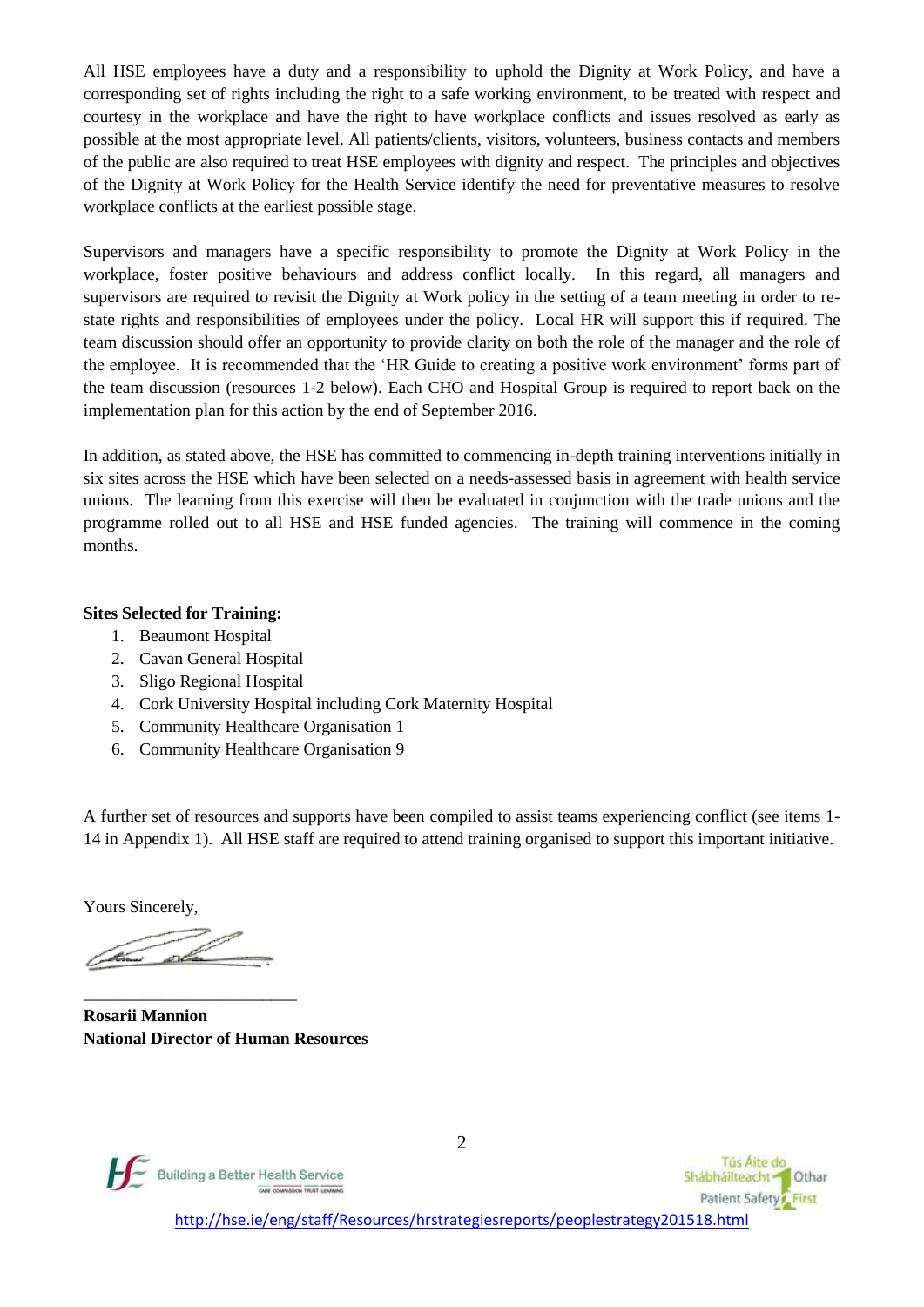## **Appendix 1 UPDATE**

### **Joint Statement from HSE Management and Unions:**

**Preventative Measures in relation to Bullying and Harassment in the Workplace: People Strategy 2015- 2018, Action 2.13**

### **Supports Available to Managers and Staff:**

### **Pathways for Resolving Workplace Concerns and Conflict**

| <b>Resource</b>                                                        | Who should access this                                                                                                                                                 | <b>How to source</b>                                                                                                                                                                   |
|------------------------------------------------------------------------|------------------------------------------------------------------------------------------------------------------------------------------------------------------------|----------------------------------------------------------------------------------------------------------------------------------------------------------------------------------------|
|                                                                        | <b>Resource?</b>                                                                                                                                                       | <b>Training/Intervention</b>                                                                                                                                                           |
| Dignity At<br>1.<br>Work update and<br>refresher training for<br>teams | HR Guide to Creating a<br>positive work<br>environment                                                                                                                 | http://hse.ie/eng/staff/benefitsservices/HRGuide<br>PositiveWork.pdf                                                                                                                   |
|                                                                        | Managers and supervisors<br>to conduct team meetings<br>and discuss D@W policy<br>and HR Guide (above).<br>This may be done in<br>conjunction with union<br>officials. | All team managers and supervisors, with their<br>team, and in conjunction with Union<br>Representatives.                                                                               |
|                                                                        | Teams may seek sessions<br>in the event of conflict<br>arising within the team.                                                                                        | Leadership Education and Development (LED –<br>see details below)                                                                                                                      |
| Finding the<br>2.<br>Dignity at Work<br>policy                         | The Dignity at Work<br>policy can be found by<br>following the link.<br>All health service<br>employees should make<br>themselves aware of the<br>policy.              | <b>Dignity At Work Policy HSE</b>                                                                                                                                                      |
| 3.<br>Coaching                                                         | Managers and supervisors                                                                                                                                               | <b>Connect Coaching and Mentoring Database</b>                                                                                                                                         |
|                                                                        |                                                                                                                                                                        | <b>Guide to Coaching</b>                                                                                                                                                               |
|                                                                        |                                                                                                                                                                        | Leadership Education and Development                                                                                                                                                   |
| Conflict<br>4.<br>Coaching                                             | Managers and supervisors                                                                                                                                               | Leadership Education and Development                                                                                                                                                   |
| 5.<br>Support                                                          | Any member of staff who                                                                                                                                                | Click below:                                                                                                                                                                           |
| <b>Contact Person</b>                                                  | wishes to seek support or<br>info on Dignity At Work<br>Policy                                                                                                         | <b>List of Support Contact Persons, HSE</b>                                                                                                                                            |
| Mediation<br>6.                                                        | Two parties voluntarily<br>agree to work with an<br>independent Mediator to<br>resolve conflict.                                                                       | Contact local HR Dept. HR Dept will assign<br>mediator. Alternatively, contact the National<br>Mediation Service at 046 9251255 (9am to 5pm<br>Mon-Fri) or mediation.nationalhr@hse.ie |



Tús Aite do Shábháilteacht <sup>1</sup> Othar Patient Safety First

http://hse.ie/eng/staff/Resources/hrstrategiesreports/peoplestrategy201518.html

3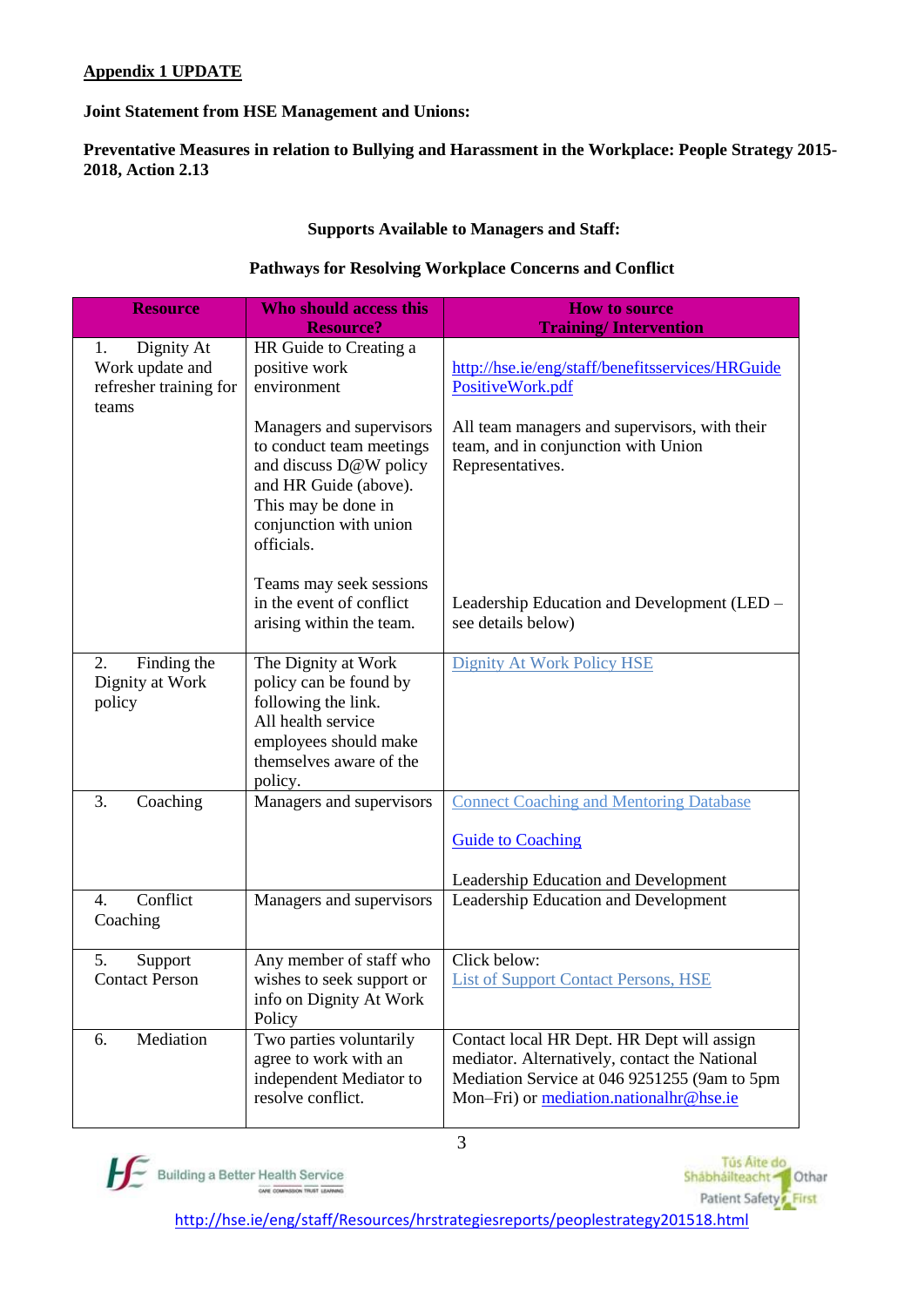| <b>Resource</b>                                                           | <b>Who should access this</b><br><b>Resource?</b>                                                | <b>How to source</b><br><b>Training/Intervention</b>                |
|---------------------------------------------------------------------------|--------------------------------------------------------------------------------------------------|---------------------------------------------------------------------|
| 7.<br>People<br>Management – The<br>Legal Framework<br>training           | Managers and supervisors                                                                         | Leadership Education and Development                                |
| Dignity At<br>8.<br>Work Training for<br>Managers                         | Managers and supervisors                                                                         | Leadership Education and Development                                |
| Corporate<br>9.<br><b>Induction Training</b>                              | New staff and existing<br>staff who have not<br>attended or who have<br>been promoted internally | Leadership Education and Development                                |
| 10. Having<br>Difficult<br>Conversations                                  | Managers and supervisors                                                                         | Leadership Education and Development                                |
| 11. Performance<br>Achievement<br>Information & Skills<br><b>Sessions</b> | Managers, supervisors<br>and team members                                                        | Leadership Education and Development                                |
| 12. Employee<br><b>Relations Dept</b>                                     | Managers who need<br>advice where formal<br>complaints have been<br>received.                    | <b>Employee Relations Departments</b>                               |
| 13. HR Helpdesk                                                           | All employees                                                                                    | Tel: 1850 444 925 each day from 8am to 5pm.<br>Email: ask.hr@hse.ie |
| 14. Employee<br>Assistance<br>Programme /<br><b>Staffcare</b> line        | All employees                                                                                    | Contact local HR                                                    |

## **Leadership, Education & Development (LED) Departments**

| <b>For LED/Induction</b><br><b>Support in CHO</b><br><b>Areas</b> | For LED/Induction support in Hospital<br><b>Groups</b> | <b>Contact</b>                        |
|-------------------------------------------------------------------|--------------------------------------------------------|---------------------------------------|
| $1, 2 \& 3$                                                       | SAOLTA & UL Hospital Groups                            | Marie O'Haire<br>Tel 091-775865       |
| 6, 7 & 8                                                          | Ireland East & Dublin Midlands Hospital<br>Groups      | Siobhan Regan<br>Tel 057-9370644      |
| 4 & 5                                                             | South/South West Hospital Group                        | Michele Bermingham<br>Tel 021 4921213 |
| $\mathbf Q$                                                       | RCSI & Childrens' Hospital Group                       | <b>Kevin James</b><br>Tel 041-6857816 |



Tús Áite do<br>Shábháilteacht - Othar Patient Safety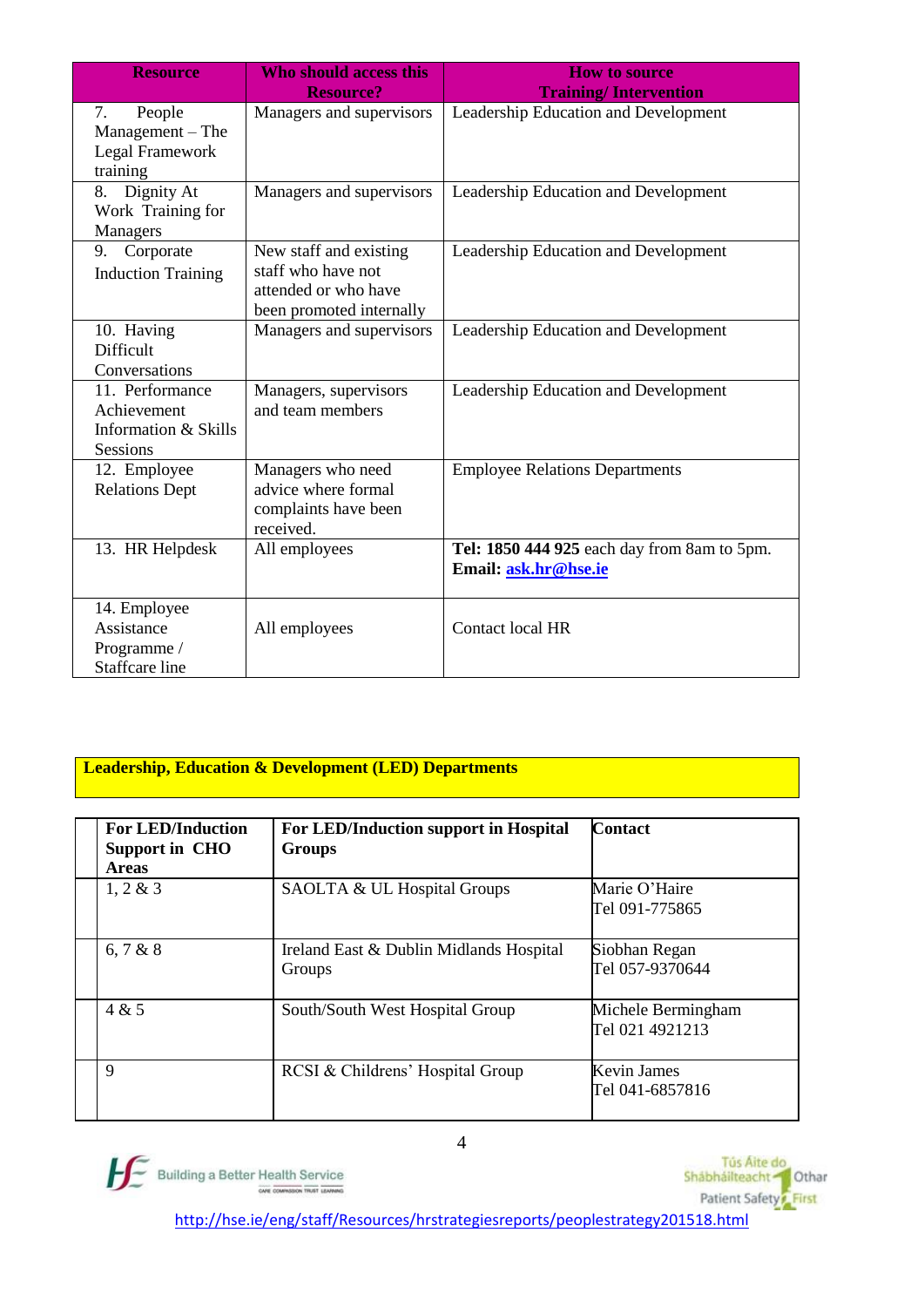### **Community Healthcare Organisations:**

## **List of Heads of Human Resources CHO Areas**

| CHO <sub>1</sub> | Patrick Murray         | Patrick.Murray@tusla.ie |
|------------------|------------------------|-------------------------|
| CHO <sub>2</sub> | Unfilled               |                         |
| CHO <sub>3</sub> | Jackie Nix             | Jackie.Nix@hse.ie       |
| CHO <sub>4</sub> | Unfilled               |                         |
| CHO <sub>5</sub> | <b>Catherine Neary</b> | Catherine.Neary@hse.ie  |
| CHO <sub>6</sub> | Declan Hynes           | Declan.Hynes@hse.ie     |
| CHO <sub>7</sub> | David Tully            | David.Tully1@hse.ie     |
| CHO <sub>8</sub> | John Brehony           | John.Brehony@hse.ie     |
| CHO <sub>9</sub> | Mellany McLoone        | Mellany.McLoone@hse.ie  |

## **Hospital Groups:**

# **List of Hospital Group HR Partners**

| <b>RCSI</b> Hospital Group                      | Eric Brady       | dhr@rcsihospitals.ie    |
|-------------------------------------------------|------------------|-------------------------|
| <b>Ireland East Hospital</b><br>Group           | Paula Lawler     | Paula.Lawler@hse.ie     |
| University of Limerick<br><b>Hospital Group</b> | Josephine Hynes  | Josephine.Hynes@hse.ie  |
| Children's Hospital<br>Group                    | Catherine Lee    | Catherine.Lee@cuh.ie    |
| Dublin Midlands<br><b>Hospital Group</b>        | Sonia Shortt     | Sonia.Shortt@hse.ie     |
| South/South West<br><b>Hospital Group</b>       | Eleanor Driscoll | Eleanor.Driscoll@hse.ie |
| Saolta Hospital Group                           | John Shaughnessy | John.Shaughnessy@hse.ie |



Tús Áite do<br>Shábháilteacht **Tá** Othar Patient Safety<sup>2</sup> First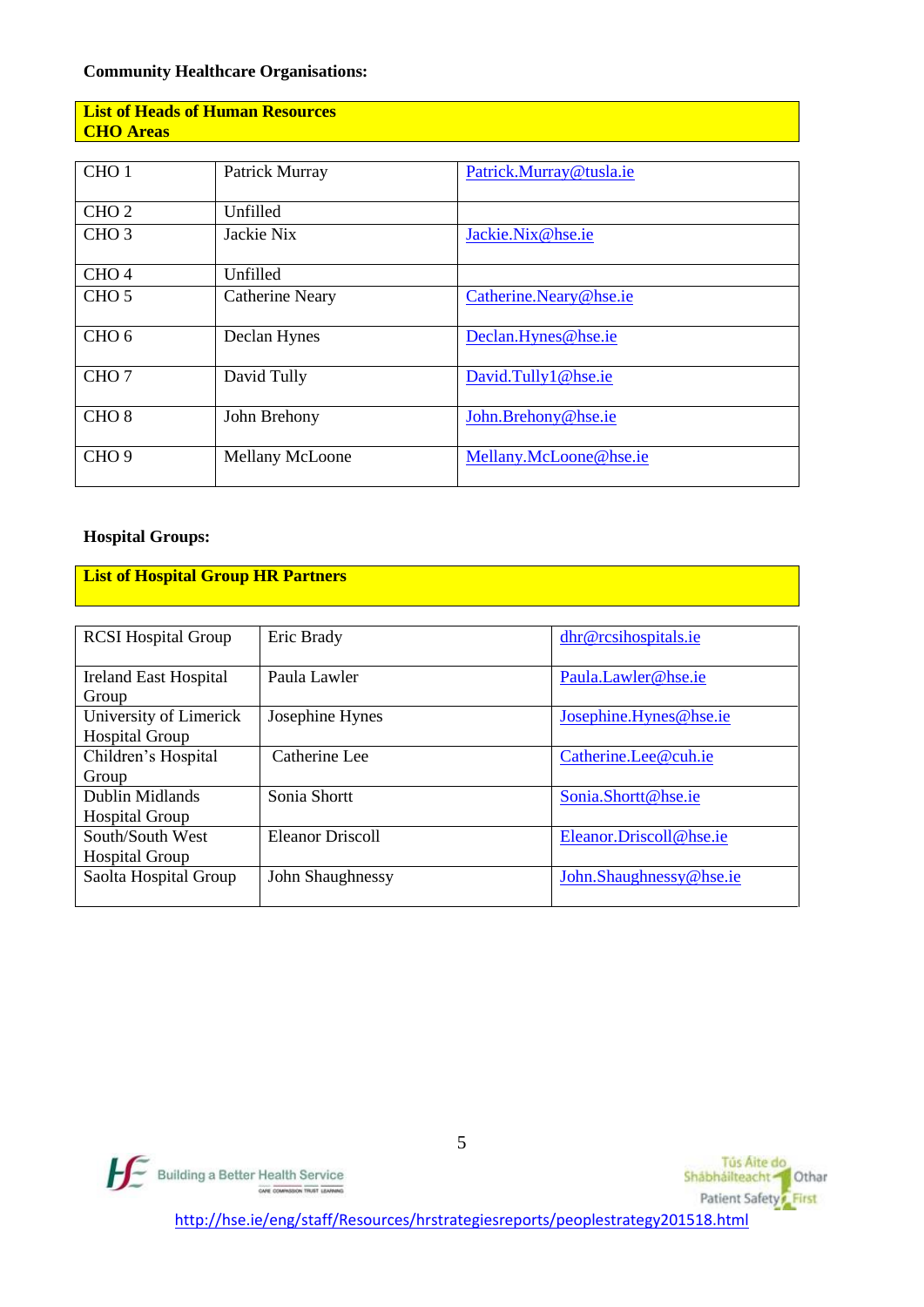# **Contact Details for Local HR Offices and ER Offices**

# **CHO Areas 1 & 2 and Saolta Hospital Group**

| HR CHO Area 1                                                                                      |              |
|----------------------------------------------------------------------------------------------------|--------------|
| Francis Rogers, Assistant National Director<br>of HR                                               | 0719822101   |
| Patrick Murray, Head of HR CHO 1                                                                   | 074 9197114  |
| Valerie Bradley HR Manager, Donegal                                                                | 0749191761   |
| Martin Collum, Acting HR Cavan Monaghan                                                            | 0494373217   |
| HR CHO Area 2                                                                                      |              |
| Interim Head of HR CHO2<br>Siobhan Moran                                                           | 094 90 49080 |
| Eileen McKeague HR Manager Roscommon                                                               | 090 66 37586 |
| <b>ER CHO Area 1</b>                                                                               |              |
| Kevin Little                                                                                       | 0719820434   |
| John O'Donnell                                                                                     | 0719820440   |
| Paul Hume                                                                                          | 0866070278   |
| Therese Cunningham, Cavan Monaghan                                                                 | 04730400     |
| <b>ER CHO Area 2</b>                                                                               |              |
| Damien Mullarkey Galway                                                                            | 091 775811   |
| Siobhan O'Sullivan ER CHO Area 2                                                                   | 091 775924   |
| <b>HR Saolta Group Hospitals (WNW)</b>                                                             |              |
| John Shaughnessy GUH (Group Director<br>Saolta Hospital Group)                                     | 091 544065   |
| Mary Hynes Site Manager GUH                                                                        | 091 542120   |
| Mayo University Hospital - Post vacant - at<br>the moment Charlie Meehan is General<br>Manager MUH | 094 90 21733 |
| Ann Daly A/HR Manager RUH                                                                          | 090 6626200  |
| Pauline McEvoy HR Manager PHB                                                                      | 090 96 48200 |
| Janet Doherty HR Manager LRH                                                                       | 0749123502   |
| Tracy Regan HR Manager SRH                                                                         | 0719174514   |



6

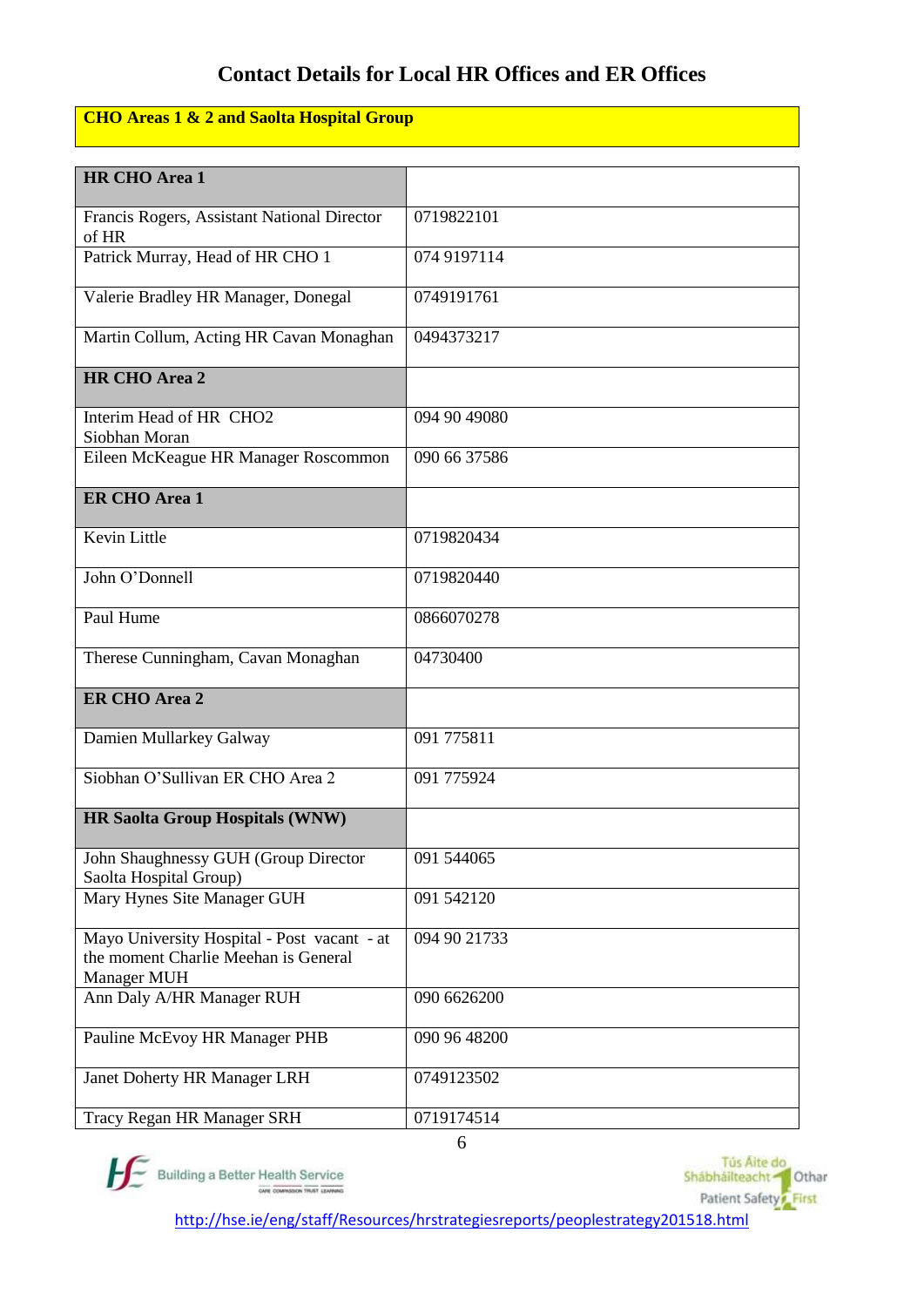### **Office of the Assistant National Director HR:**

Ms Tess O'Donovan, AND HR, email: [tess.odonovan@hse.ie,](mailto:tess.odonovan@hse.ie) tel: 021 4928567 Ms Carmel Power, Office AND HR, email: [carmel.power@hse.ie,](mailto:carmel.power@hse.ie) tel: 021 4928566

### **Wellness at Work/Equality and Dignity At Work Training:**

Ms Anne Power, Wellness at Work Co-ordinator, email: [annep.power@hse.ie,](mailto:annep.power@hse.ie) tel: 021 4928570

#### **Employee Relations:**

Ms Maria Daly, Employee Relations Manager, Cork & Kerry, email: [maria.daly@hse.ie,](mailto:maria.daly@hse.ie) tel: 021 4928568 Ms Anne Nee, Employee Relations Manager, Waterford, Wexford, South Tipperary, Carlow/Kilkenny, [anne.nee@hse.ie,](mailto:anne.nee@hse.ie) tel: 056 7784256

### **HR/Redeployment**

Ms Catherine Scriven, Cork/Kerry, email[: catherine.scriven@hse.ie,](mailto:catherine.scriven@hse.ie) tel: 021 4928576 Ms Mary Mooney, Waterford, Wexford, South Tipperary, Carlow/Kilkenny, email: [mary.mooney1@hse.ie,](mailto:mary.mooney1@hse.ie) tel: 056 7784594

### **South South West Hospital Group:**

Ms Eleanor Driscoll, Group Director of HR, email: [Eleanor.driscoll@hse.ie,](mailto:Eleanor.driscoll@hse.ie) tel: 021 4921513

### **CHO4**

Mr Ger Reaney, Chief Officer, CHO4, Business Manager: Annette Dennehy, email: [Annette.dennehy@hse.ie,](mailto:Annette.dennehy@hse.ie) tel: 021 4928547

Head of HR – unfilled at present

### **CHO5**

Ms Aileen Colley, Chief Officer, CHO5, Business Manager: Stephanie Lynch, email: [Stephanie.lynch@hse.ie,](mailto:Stephanie.lynch@hse.ie) tel: 056 7784140 Head of HR – Catherine Neary, email: [Catherine.neary@hse.ie](mailto:Catherine.neary@hse.ie)



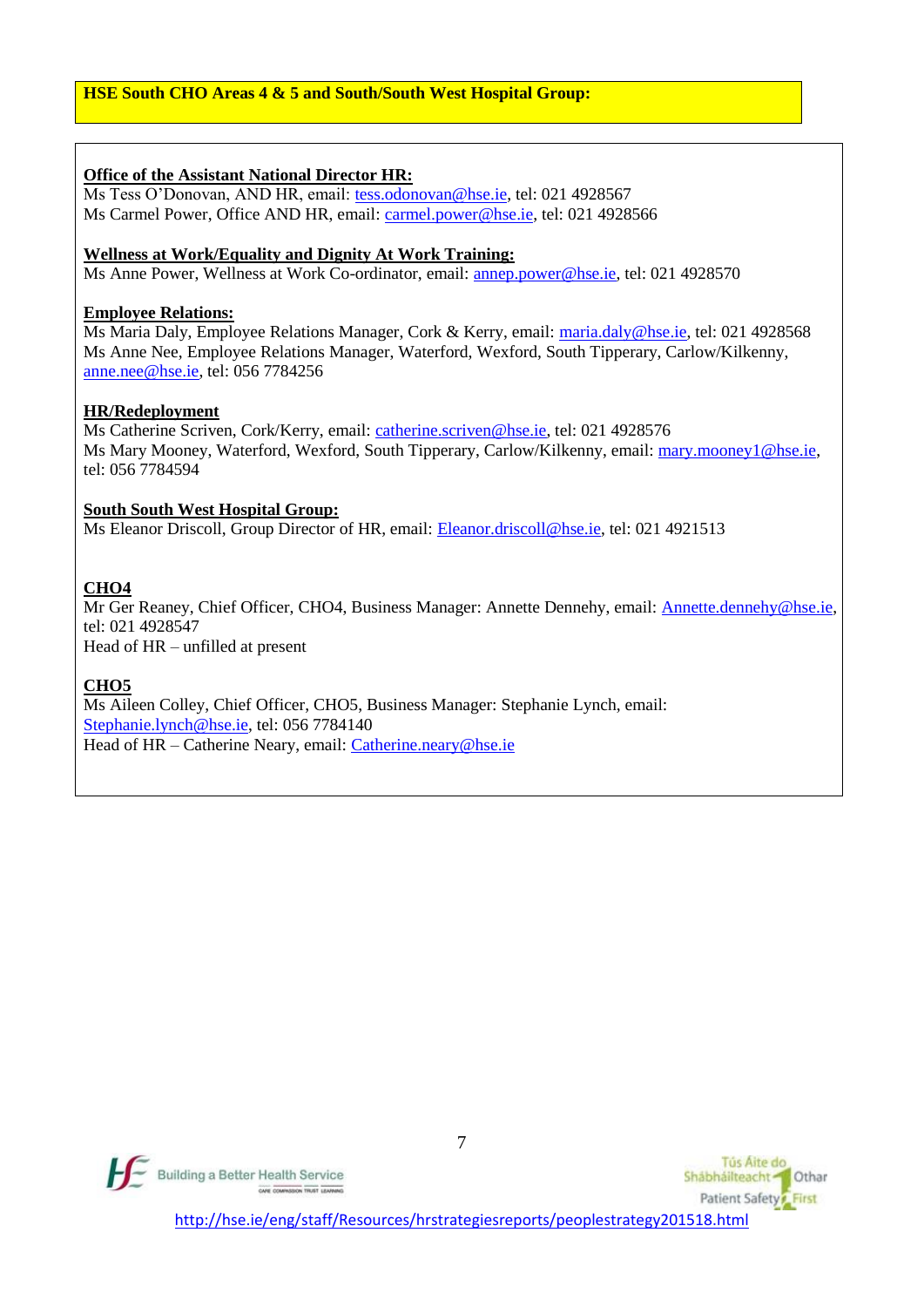## **HSE CHO Areas 9, RCSI Hospital Group and Children's Hospital Group**

| <b>Support</b>                                               | How you might use this support                                                                                                                                                                                                                                                                                                                      |
|--------------------------------------------------------------|-----------------------------------------------------------------------------------------------------------------------------------------------------------------------------------------------------------------------------------------------------------------------------------------------------------------------------------------------------|
| Head of HR CHO 9                                             | Mellany McLoone mellany.mcloone@hse.ie                                                                                                                                                                                                                                                                                                              |
| Human Resources Contacts                                     | Bective Street, Kells 046 9251200 (supports include employee<br>relations; superannuation, human resources; finance; payroll;<br>Shared Services: 20-23 Merchant's Quay, Dublin 8.<br>Payroll - 01 8817150; HR - 8817087; also includes<br>superannuation; and personal administration.                                                             |
| Change & Process                                             | Team Building – support with leading change – National HR -<br>Leadership, Education & Development - 041 6857826 (Kevin<br>James) & 01 6209179 (Nuala Flynn);<br>Niall Gogarty, Change Manager; Human Resources Department -<br>HSE   Bective Street   Kells   Co. Meath. Tel: 046 9251248   Fax:<br>046 9251781   Email: niall.gogarty@hse.ie      |
| <b>Employee Relations Manager</b>                            | JJ Tevlin - Bective Street, Kells. Email: jj.tevlin@hse.ie, Tel: 046<br>925113                                                                                                                                                                                                                                                                      |
| Mediators / conflict<br>management                           | To mediate in serious conflict between two parties or a group;<br>Dignity at work policy - Joan Smith 046 9282500 (Kells Business<br>Park.)<br>http://hse.ie/eng/staff/benefitsservices/Mediation_Service/                                                                                                                                          |
| Occupational Health                                          | Health promotion; preventing work related accidents & disease.<br>Occupational Health Advisors, 016465220, Connolly Hospital<br>Former NE Area - Occupational Health Department; Market Street,<br>Ardee, Co. Louth; Tel: 041-6857811; Fax: 041-6857832;<br>Email: occupationalhealth.ne@hse.ie;<br>Opening times - Monday - Friday 9.00am - 5.00pm |
| National HR, Leadership,<br><b>Education and Development</b> | Training Centre, Phoenix Hall, St. Mary's Hospital Campus, Dublin<br>20. Nuala Flynn, Training Specialist - 01 6209179<br>Kevin James, Training Manager, Regional Education Centre, St.<br>Brigid's Complex, Kells Road, Ardee, Co. Louth - 041 6857826                                                                                             |
| <b>Risk Manager</b>                                          | Teresa O Callaghan, National Quality Improvement Advisor,<br>National Quality Improvement Division, HSE, Bective Street,<br>Kells, Co. Meath. Telephone office : 046-9251200 Mobile : 087-<br>0522845; Email address: teresa.ocallaghan@hse.ie                                                                                                      |
| <b>Health &amp; Safety</b>                                   | Dr. Steeven's Hospital - 01 635 2790 - Training on risk<br>assessments; Non-violent Crisis Intervention; Safety Statements;<br>Manual Handling etc.                                                                                                                                                                                                 |
| Coaching / Mentoring                                         | Niall Gogarty, Change Manager / Coaching Lead, Tel: 046 9251248<br>Coaching.DNE@hse.ie                                                                                                                                                                                                                                                              |



Tús Áite do<br>Shábháilteacht **Tá** Othar Patient Safety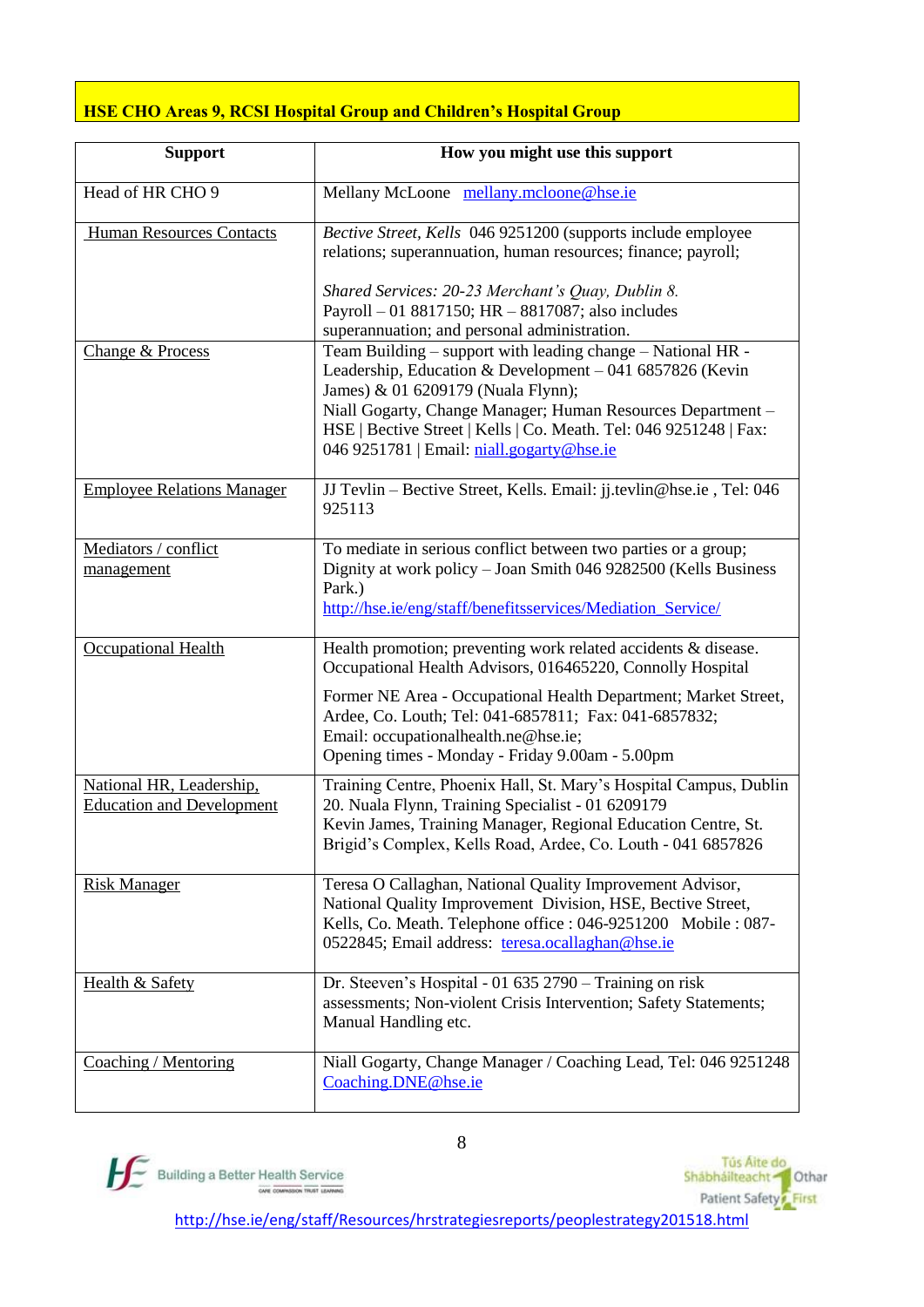| <b>RCSI</b> Hospital Group | Hospital Group HR Partner – Eric Brady dhr@rcsihospitals.ie  |
|----------------------------|--------------------------------------------------------------|
|                            |                                                              |
|                            | Connolly Hospital                                            |
|                            | Rachel Saunders; Human Resources Manager; Connolly Hospital; |
|                            | Blanchardstown; Dublin 15; Tel: 01 646 5091; Mob: 087 635    |
|                            | 4814; Fax: 01 646 5735; Email: rachel.saunders@hse.ie        |
|                            |                                                              |
|                            | Colm Kinch, HR Our Lady Of Lourdes, Drogheda.                |
|                            |                                                              |
|                            | <b>Beaumont Hospital</b>                                     |
|                            | Ms Patricia Owens, Human Resources Director                  |
|                            | Mr. Morgan Nolan, Deputy HR Director/Employee Relations      |
|                            | Manager Email: hr@beaumont.ie                                |
| Children's Hospital Group  | HR Partner - Catherine Lee Catherine.lee@cuh.ie              |
|                            |                                                              |

### HSE CHO Areas 3, 6, 7, 8 and Ireland East Hospital Group and Dublin Midlands Hospital Group and UL Hospitals

| Support                            | <b>Contact Details</b>                      |
|------------------------------------|---------------------------------------------|
| <b>Ireland East</b>                | Ann Nee Anne.Nee@hse.ie                     |
|                                    | Dublin/Midlands                             |
| <b>Ireland East</b>                | Valerie Madigan Valerie.madigan1@hse.ie     |
|                                    | Bray Health Centre, Bray, Co Wicklow        |
|                                    |                                             |
| Dublin / Midlands and (CHO 6,7,8)  | ann.kearney@hse.ie<br>Ann Kearney           |
| <b>CHO 3 HR/ER</b>                 |                                             |
| Head of HR                         | Jackie Nix, Head of HR 061-461345           |
|                                    |                                             |
|                                    | Marie Gleeson, HR Business Manager          |
|                                    | 061-461495                                  |
|                                    | <b>Yvonne Moore, SEO Employee Relations</b> |
|                                    | 061-461493                                  |
| UL Hospitals Group HR/ER :         |                                             |
|                                    |                                             |
| Director of HR                     | Josephine Hynes, Director of HR             |
|                                    |                                             |
| <b>Employee Relations Division</b> |                                             |
|                                    | Sinead Finucane, Senior Executive Officer   |
|                                    | 061 585843 sinead.finucane@hse.ie           |
|                                    | $\&$                                        |
|                                    | Lisa Walsh, Senior Executive Officer        |
|                                    | 061 585854 lisasr.walsh@hse.ie              |
|                                    |                                             |
| Learning & Development Division    | Ann Marie Kennedy                           |
|                                    | Learning & Development Manager              |
|                                    | 061 482030 Annmarie.kennedy@hse.ie          |
|                                    |                                             |
|                                    |                                             |
|                                    |                                             |



Tús Áite do<br>Shábháilteacht **Tá** Othar Patient Safety<sup>2</sup> First